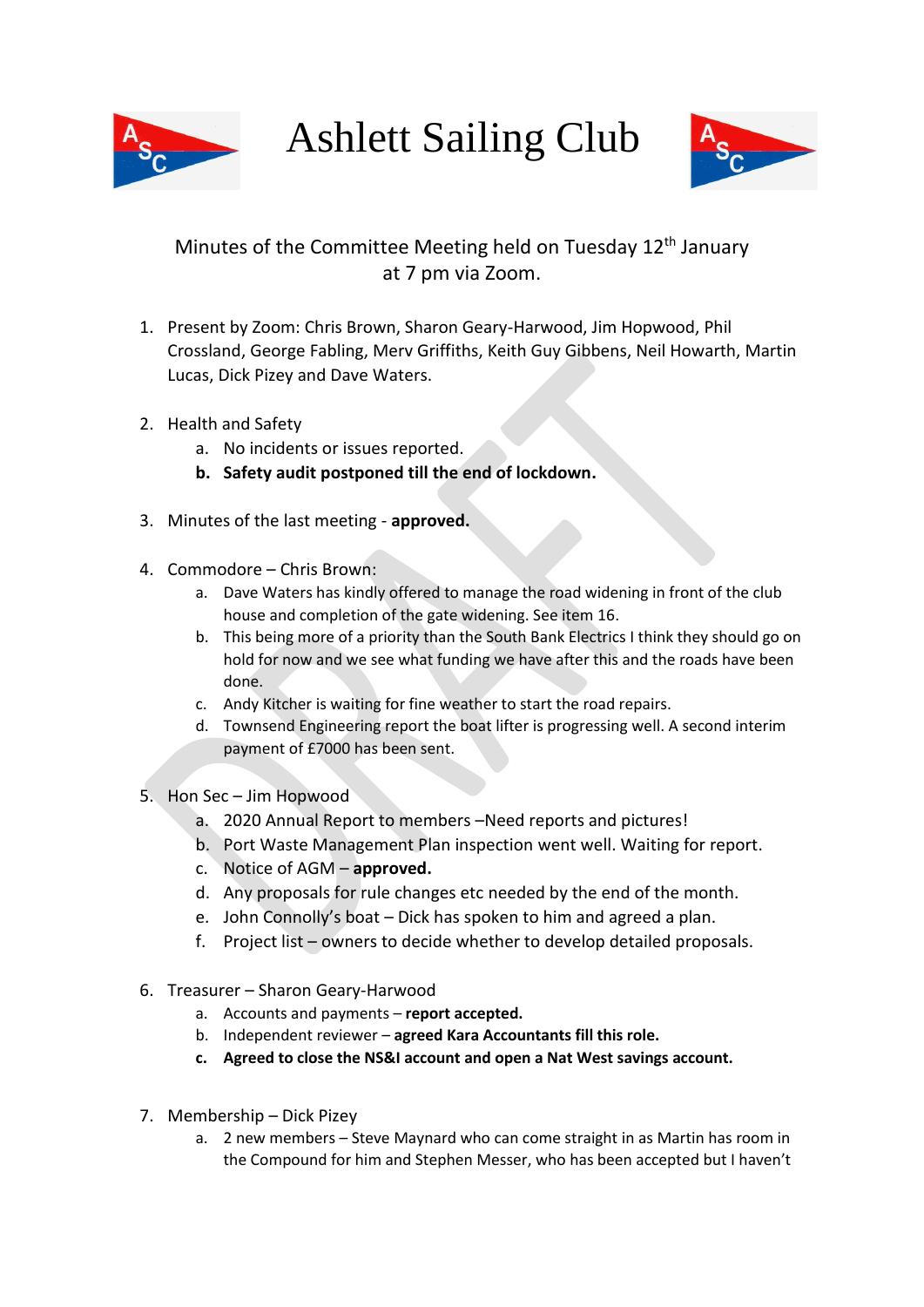fully processed his membership pending the mooring situation changing over the renewal period.

- b. There are also three enquiries also asking about moorings which I have added to the waiting list and will update them as and when any movement occurs.
- 8. Website Dick Pizey Up to date – 2021 tides added.
- 9. Wi Fi project Dick Pizey
	- a. On hold due to Lock down
- 10. Projects Phil Crossland
	- a. Thanks to the generosity of Compuco at Blackfield a monitor, mouse, and memory sticks, with associated leads have been obtained at the grand cost of £50:00 which is a considerable saving on the £500:00 authorised. This allows much clearer, larger images of CCTV data and allows us to now be able to access and download recorded images of incidents.
	- b. I've prepared a user guide and left it in the cupboard in the Clubroom for easy access.
- 11. Bosun Mervyn Griffiths
	- a. Nothing to report.
- 12. Moorings Keith Guy-Gibbens
	- a. There are 7 members on the waiting list for moorings and 6 moorings which can be reissued once the end of lockdown allows refurbishment.
	- **b. Agreed Sharon to purchase additional mooring buoys.**
- 13. Maintenance George Fabling
	- a. Nothing to report.
- 14. Compound Martin Lucas
	- a. Has found the water meter on the green in front of the pub.
	- b. Concerned that a member is lending his key to a relative.
- 15. Boat House Neil Howarth
	- a. Hoping to move canoe rack to make room for member's projects.
- 16. Pontoon and Slip Dave Waters
	- **a. Paul Hosey proposal for road and gates accepted. Chris to provide digger and trailer. Total cost around £2600.**
- 17. Any Other Business
	- **a. Agreed Sharon to buy sample polo shirts from new supplier.**